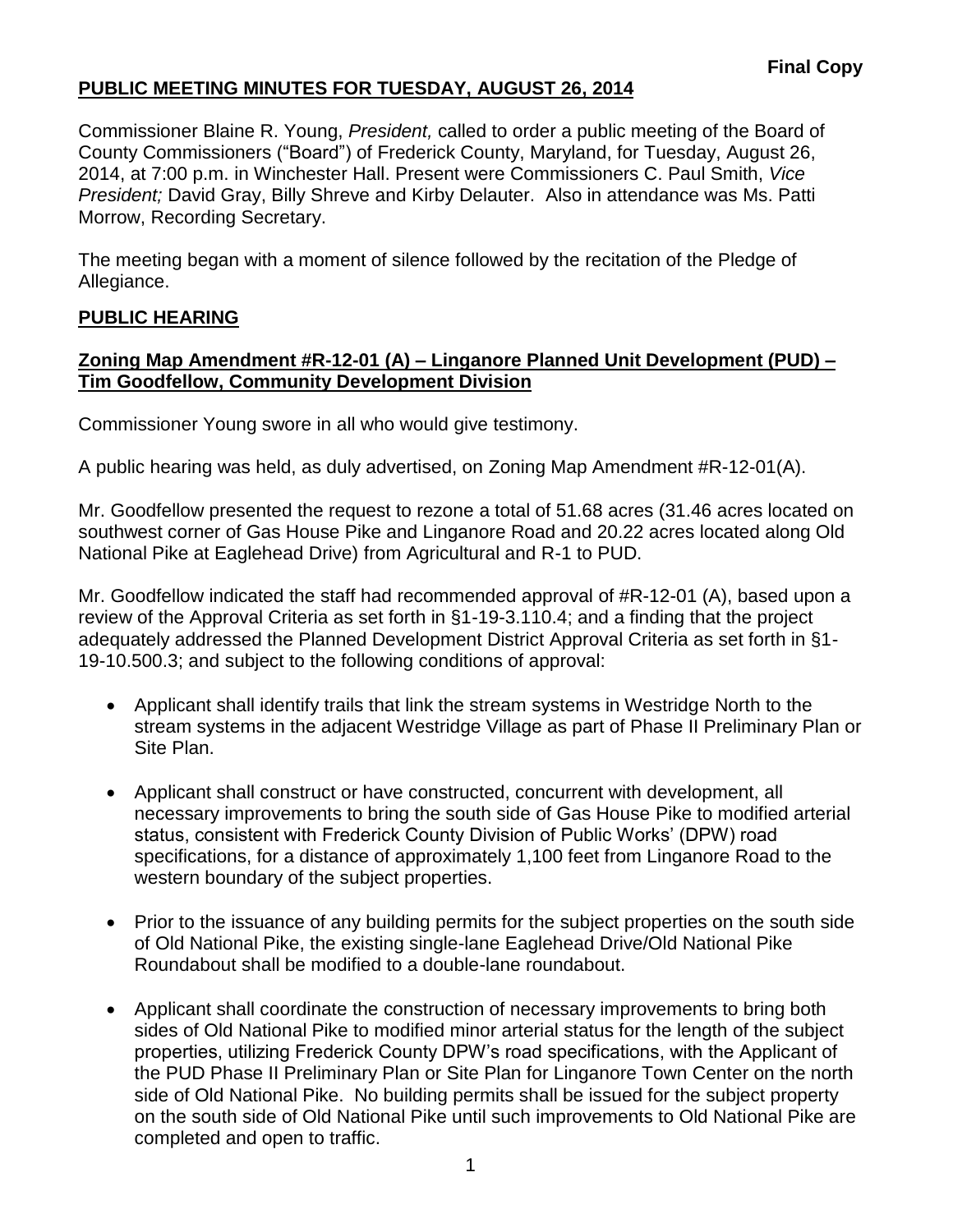# **PUBLIC MEETING MINUTES FOR TUESDAY, AUGUST 26, 2014**

 No building permits for development on the south side of Old National Pike shall be issued until the Meadow Road/I-70 Interchange is guaranteed for construction or January 1, 2020, whichever comes first.

Mr. Goodfellow noted the Frederick County Planning Commission recommended approval of the Linganore PUD Phase I Amendment with the staff recommendations and also limiting the residential units in Westridge North to a maximum of 80 units and prohibiting residential units in the commercial-designated areas on the north and south sides of Old National Pike as reflected on the applicant's concept plan.

The applicant, Oakdale Investments, LLC and Dryden Investments, LLC, was represented by Ms. Krista McGowen, Esquire; Mr. Jason Wylie, Oakdale Investments, LLC; and Mr. Chris Smariga, Harris Smariga and Associates, Inc.; and Mr. David Severn, Esquire, Offut Kurman.

There were no public comments.

*Motion to approve Zoning Map Amendment #R-12-01(A) to amend the Linganore PUD Phase I Plan to rezone an additional 51.68 acres (31.46 acres located on southwest corner of Gas House Pike and Linganore Road and 20.22 acres located along Old National Pike at Eaglehead Drive) from Agricultural and R-1 to PUD based upon: a review of the Approval Criteria as set forth in §1-19-3.110.4; and a finding that the project adequately addressed the Planned Development District Approval Criteria as set forth in §1-19-10.500.3; and subject to the following conditions of approval. Staff was directed to prepare an ordinance for the Board's signature to be presented at a future meeting – Passed 4-0-1.*

- *Applicant shall identify trails that link the stream systems in Westridge North to the stream systems in the adjacent Westridge Village as part of Phase II Preliminary Plan or Site Plan.*
- *Applicant shall construct or have constructed, concurrent with development, all necessary improvements to bring the south side of Gas House Pike to modified arterial status, consistent with Frederick County Division of Public Works' (DPW) road specifications, for a distance of approximately 1,100 feet from Linganore Road to the western boundary of the subject properties.*
- *Prior to the issuance of any building permits for the subject properties on the south side of Old National Pike, the existing single-lane Eaglehead Drive/Old National Pike Roundabout shall be modified to a double-lane roundabout.*
- *Applicant shall coordinate the construction of necessary improvements to bring both sides of Old National Pike to modified minor arterial status for the length of the subject properties, utilizing Frederick County DPW's road specifications, with the Applicant for the PUD Phase II Preliminary Plan or Site Plan for Linganore Town Center on the north side of Old National Pike. No building permits shall be issued for the subject property on the south side of Old National Pike until such improvements to Old National Pike are completed and open to traffic.*